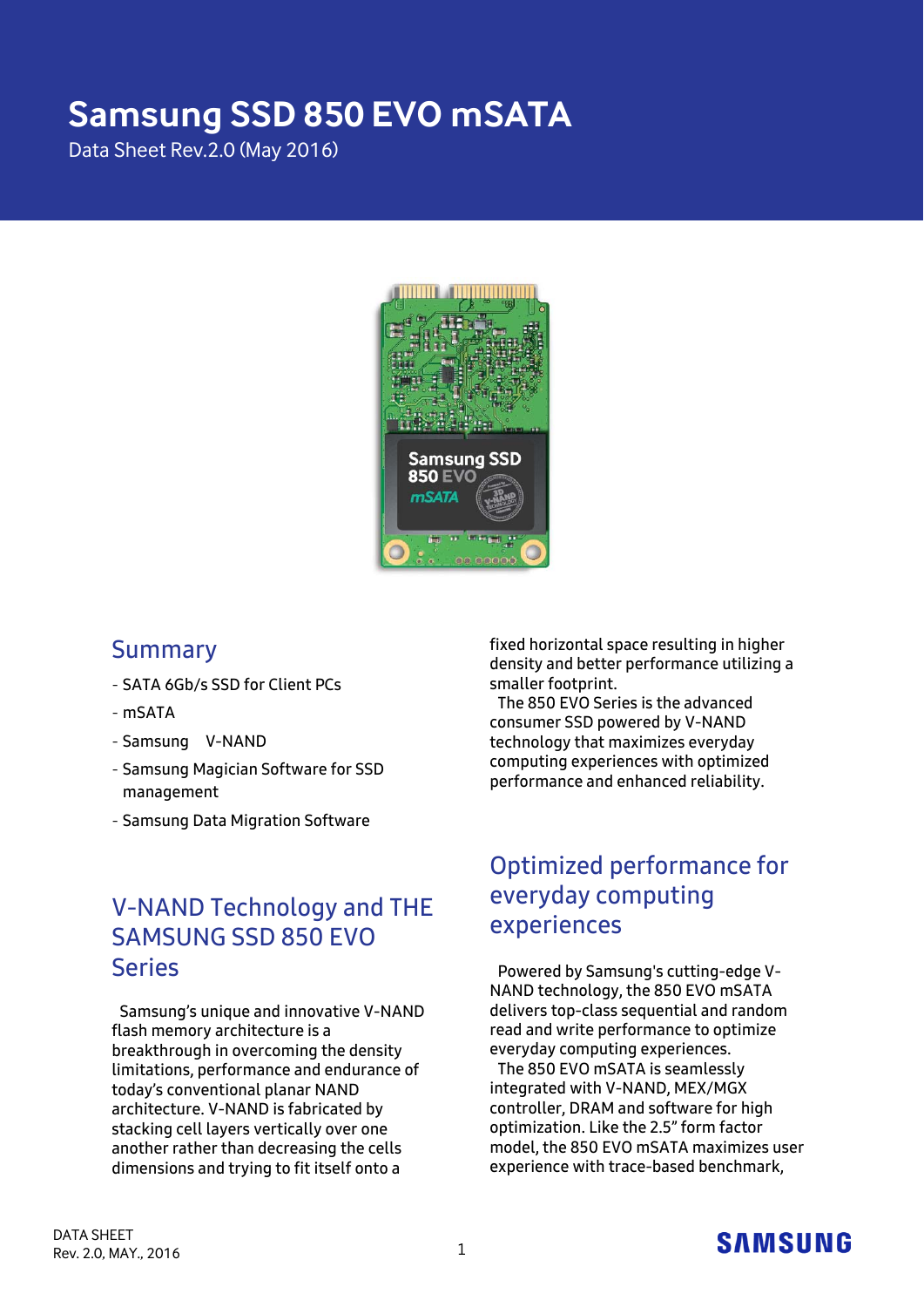meaning that the 850 EVO mSATA provides form factor flexibility for SATA 6Gb/s interface by providing various yet standardized option. Therefore, you can enjoy Samsung's state-of-the-art technology no matter which form factor your device supports.

#### Reinforcement of TurboWrite **Technology**

Samsung was the first one to introduceTuboWrite Technology to sequential write performance in the early stages of the 840 EVO Series. With TurboWrite Technology, write speeds have been significantly accelerated during data transfer by creating a high-performance write buffer in an SSD. If a consecutive write operation (i.e. no idle time) exceeds the size of a buffer, the transfer will exit TurboWrite and be processed at "After TurboWrite" speeds. Once the buffer is cleared, the TurboWrite performance will resume. However, since the buffer size for TurboWrite is more than sufficient for everyday computer use, users can experience accelerated speeds for most workloads.

# Guaranteed endurance and reliability for maximum use

#### Guaranteed endurance

The 850 EVO Series delivers guaranteed endurance and reliability by doubling the TeraBytes Written(TBW) compared to the previous generation 840 EVO Series backed by an industry leading 5 year warranty. With twice the endurance of a typical NAND flash SSD, the 850 EVO Series will keep working as long as you do. All form factors of the 850 EVO Series are guaranteed with a 5 year limited warranty or 75TBW for 120GB and 250GB, 150TBW for 500GB and 1TB.

### Enhanced reliability with improved sustained performance

Through enhanced reliability with

improved sustained performance, the 850 EVO mSATA boasts long-term dependable performance of up to 40% longer than the 840 EVO Series with minimized performance degradation. You can use it every day when doing work or entertaining yourself knowing that it will keep performing even with heavy daily workloads over the years.

#### Advanced data encryption

Regardless of which form factor it is, the 850 EVO Series provides the same data encryption as the 840 EVO Series does. The<br>Self-Encrypting Drive (SED) security Self-Encrypting Drive (SED) technology will help keep your data safe at all times. The device is equipped with an AES 256-bit hardware-based encryption engine to ensure that your personal files remain secure. A hardware-based encryption engine secures your data without performance degradation that you may experience with a software-based encryption. Furthermore, the 850 EVO mSATA is compliant with advanced security management solutions (TCG Opal and IEEE 1667). Magician will guide you on "How to use security features". Moreover, you can erase or initialize the data with the crypto erase service with PSID.

# Efficient power management for all PC applications

Power consumption affects everyone. You actually save of up to 50% more on power than with the 840 EVO Series during write operations thanks to V-NAND consuming half the power of 2D planar NAND.

Plus, whether you would like to preserve battery life for longer cordless use or just save costs, power management is important. Device sleep signals the SSD to enter a low power state which is vital for ultra-books and other battery powered devices. With 850 EVO mSATA's Device Sleep feature at a highly efficient 2mW, you get longer battery life on your notebook thanks to a controller optimized for V-NAND. With the 850 EVO mSATA, you can work and play longer without having to plug in.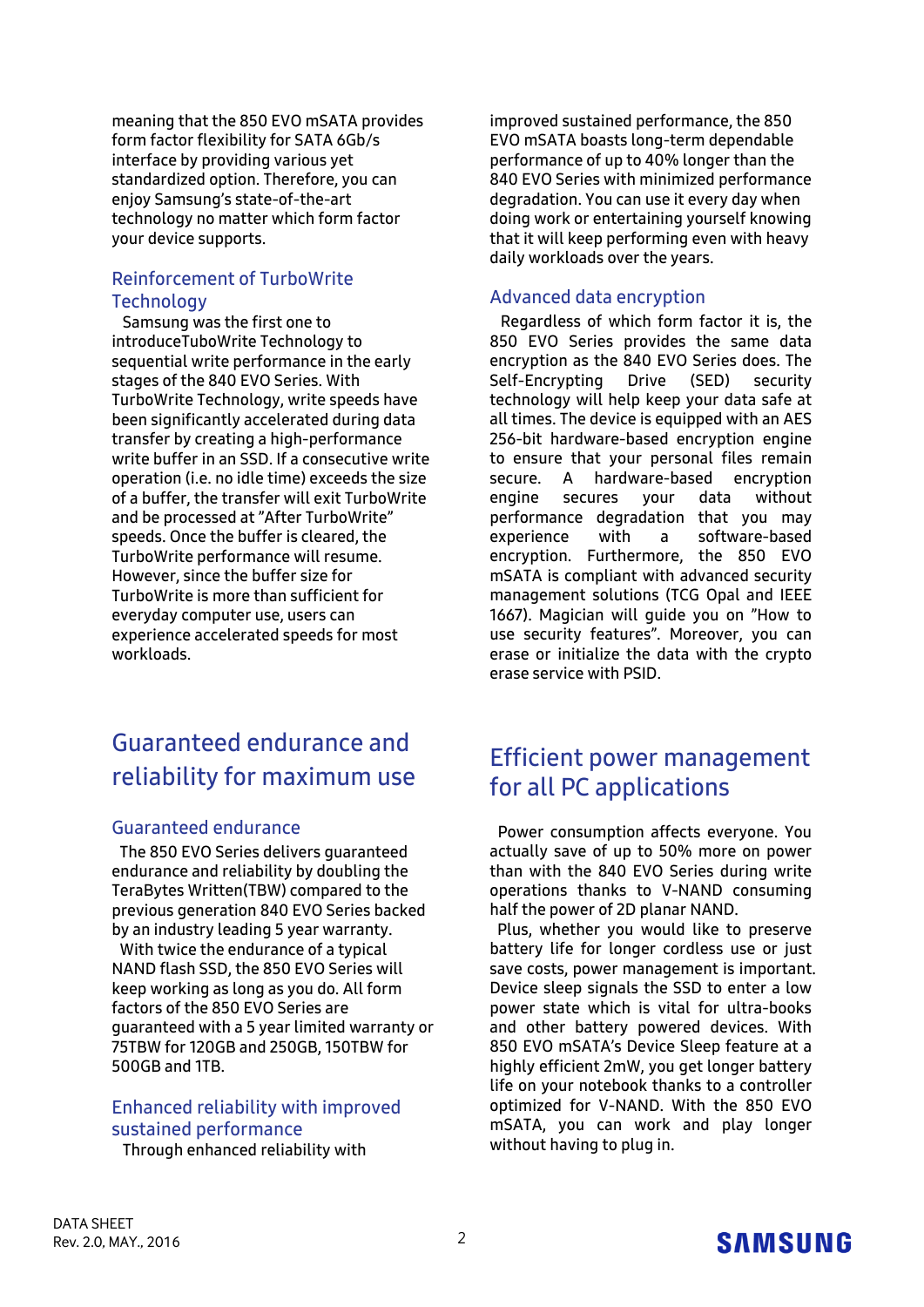## Technical Specifications

| Samsung SSD 850 EVO mSATA   |                                                                                        |  |  |  |
|-----------------------------|----------------------------------------------------------------------------------------|--|--|--|
| <b>Usage Application</b>    | <b>Client PCs</b>                                                                      |  |  |  |
| Capacity                    | 120GB, 250GB, 500GB, 1TB(1,000GB)                                                      |  |  |  |
| Dimensions (LxWxH)          | $(29.85 \pm 0.15)$ x $(50.80 \pm 0.15)$ x Max 3.85 (mm)                                |  |  |  |
| Interface                   | SATA 6Gb/s (compatible with SATA 3Gb/s and SATA 1.5Gb/s)                               |  |  |  |
| Form Factor                 | <b>mSATA</b>                                                                           |  |  |  |
| Controller                  | Samsung MGX controller                                                                 |  |  |  |
| <b>NAND Flash Memory</b>    | Samsung V-NAND Flash                                                                   |  |  |  |
| <b>DRAM Cache</b><br>Memory | 512MB (120GB & 250GB & 500GB) LPDDR3 and 1GB (1TB) LPDDR3                              |  |  |  |
|                             | Sequential Read:<br>Max. 540 MB/s                                                      |  |  |  |
|                             | Sequential Write**:<br>Max. 520 MB/s                                                   |  |  |  |
|                             | 4KB Random Read (QD1):<br>Max. 10,000 IOPS                                             |  |  |  |
| Performance*                | 4KB Random Write(QD1):<br>Max. 40,000 IOPS                                             |  |  |  |
|                             | Max. 97,000 IOPS(250GB/500GB/1TB)<br>4KB Random Read(QD32):<br>Max. 95,000 IOPS(120GB) |  |  |  |
|                             | 4KB Random Write(QD32):<br>Max. 88,000 IOPS                                            |  |  |  |
| Data Security               | AES 256-bit Full Disk Encryption (FDE)                                                 |  |  |  |
|                             | TCG/Opal V2.0, Encrypted Drive(IEEE1667)                                               |  |  |  |
| Weight                      | Max. 8.5g (1TB)                                                                        |  |  |  |
| Reliability                 | MTBF: 1.5 million hours                                                                |  |  |  |
| <b>TBW</b>                  | 120GB/250GB: 75TBW                                                                     |  |  |  |
|                             | 500GB/1TB: 150 TBW                                                                     |  |  |  |
| Power                       | Active Read/Write (Average): Max. 2.3W(1TB) / Max.2.7W(1TB)                            |  |  |  |
| Consumption***              | Idle: Max. 50mW<br>Device Sleep(Typ.): 2mW(120GB/250GB/500GB), 3mW(1TB)                |  |  |  |
| <b>Supporting features</b>  | TRIM(Required OS support), Garbage Collection, S.M.A.R.T                               |  |  |  |
| Temperature                 | 0°C to 70°C<br>Operating:<br>Non-Operating:<br>-40°C to 85°C                           |  |  |  |
| Humidity                    | 5% to 95%, non-condensing                                                              |  |  |  |
| Vibration                   | Non-Operating:<br>20~2000Hz, 20G                                                       |  |  |  |
| <b>Shock</b>                | Non-Operating:<br>1500G, duration 0.5m sec, 3 axis                                     |  |  |  |
| Warranty                    | 5 years limited                                                                        |  |  |  |

\* Sequential performance measurements based on CrystalDiskMark v.3.0.1. Random performance measurements based on Iometer1.1.0 Performance may vary based on SSD's firmware version, system hardware & configuration.

\*\*\* Power consumption measured with IOmeter 1.1.0 with Intel i7-4770K, DDR3 8GB, Intel®DH87RL OS- Windows7 Ultimate x64 SP1

Test system configuration : Intel Core i7-4790K @ 4.0GHz, DDR3 1600MHz 8GB, OS – Windows7 Ultimate x64 SP1, IRST 13.0.3.1001, Chipset : Intel® Z97PRO

<sup>\*\*</sup> Sequential Write performance measurements based on TurboWrite technology. , The sequential write performances after TurboWrite region are 150MB/s(120GB), 300MB/s(250GB) and 500MB/s(500GB).